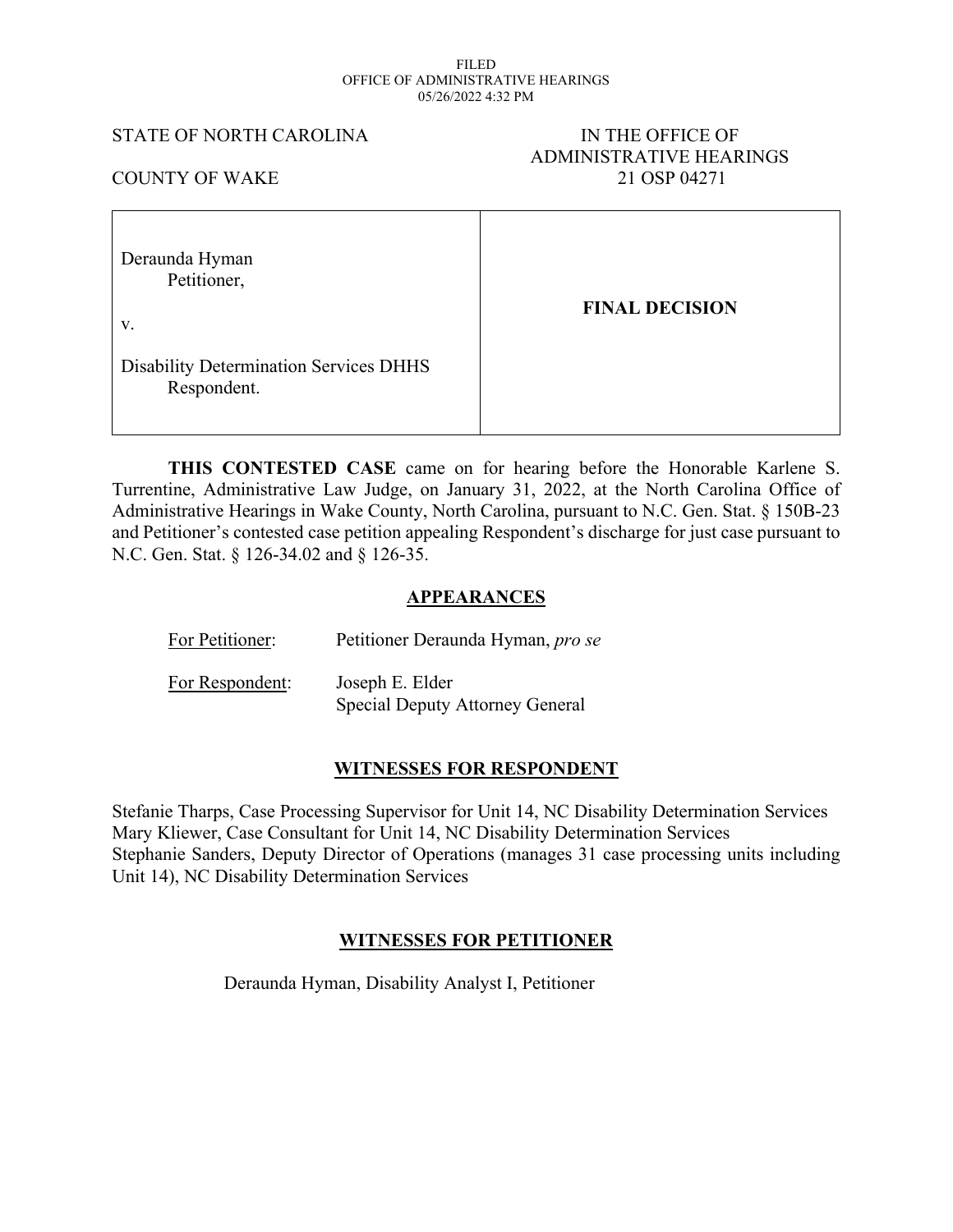# **EXHIBITS**

For Respondent:

| <b>EXHIBIT</b><br>NO. | <b>RESPONDENT'S EXHIBITS (RX)</b><br><b>ADMITTED WITHOUT OBJECTION</b>                  |
|-----------------------|-----------------------------------------------------------------------------------------|
| 1                     | D. Hyman Dismissal Notice Signed 8-2020                                                 |
| $\overline{2}$        | <b>Position Description</b>                                                             |
| 3                     | Performance Evaluation 2018-2019                                                        |
| $\overline{4}$        | Performance Plan for 2019-2020                                                          |
| 5                     | Interim Review 2019-2020                                                                |
| 8                     | Weekly Production Report June 2020                                                      |
| 9                     | Production Reports (quarterly)                                                          |
| 11                    | <b>DDS</b> Coaching Goals                                                               |
| 12                    | Job Aide for Employee Performance                                                       |
| 13                    | Discipline Policy Process for Employee Performance Concerns                             |
| 14                    | Documented Counseling 11-26-2019                                                        |
| 15                    | Written Warning 4-1-2020                                                                |
| 16                    | Written Warning 6-11-2020                                                               |
| 17                    | Notice of Pre-Disciplinary Conference 8-13-2020                                         |
| 26                    | Email from DDS Director re DDS Scoop April-ish sent 5-1-2019                            |
| 27                    | Email re Changes to 4th Quarter Statistics 6-26-2020                                    |
| 28                    | Email 5-30-2019 re Lapsed Development and Cases over 360 Days -<br>Updates to processes |
| 32                    | Email 7-11-2019 re Feedback Conversation follow up                                      |
| 37                    | Email 9-6-2019 re Feedback Conversation                                                 |
| 38                    | Email 9-9-2019 re Feedback Conversation                                                 |
| 39                    | Email 10-8-2019 re Coaching Session                                                     |
| 41                    | Email 1-7-2020 re Feedback Conversation-30 Day Performance<br>Review                    |
| 46                    | Email 3-9-2020 re Weekly Case Review                                                    |
| 48                    | Email 3-11-2020 re Review Needed                                                        |
| 51                    | Emails 5-1-2020 re Operations Aged Case Plan                                            |
| 52                    | Email 5-4-2020 re Cases 250+ days old                                                   |
| 53                    | Emails re Weekly Stats 5-11-2020                                                        |
| 56                    | Emails 5-20-2020 re Cases 180+                                                          |

Exhibits For Petitioner: NONE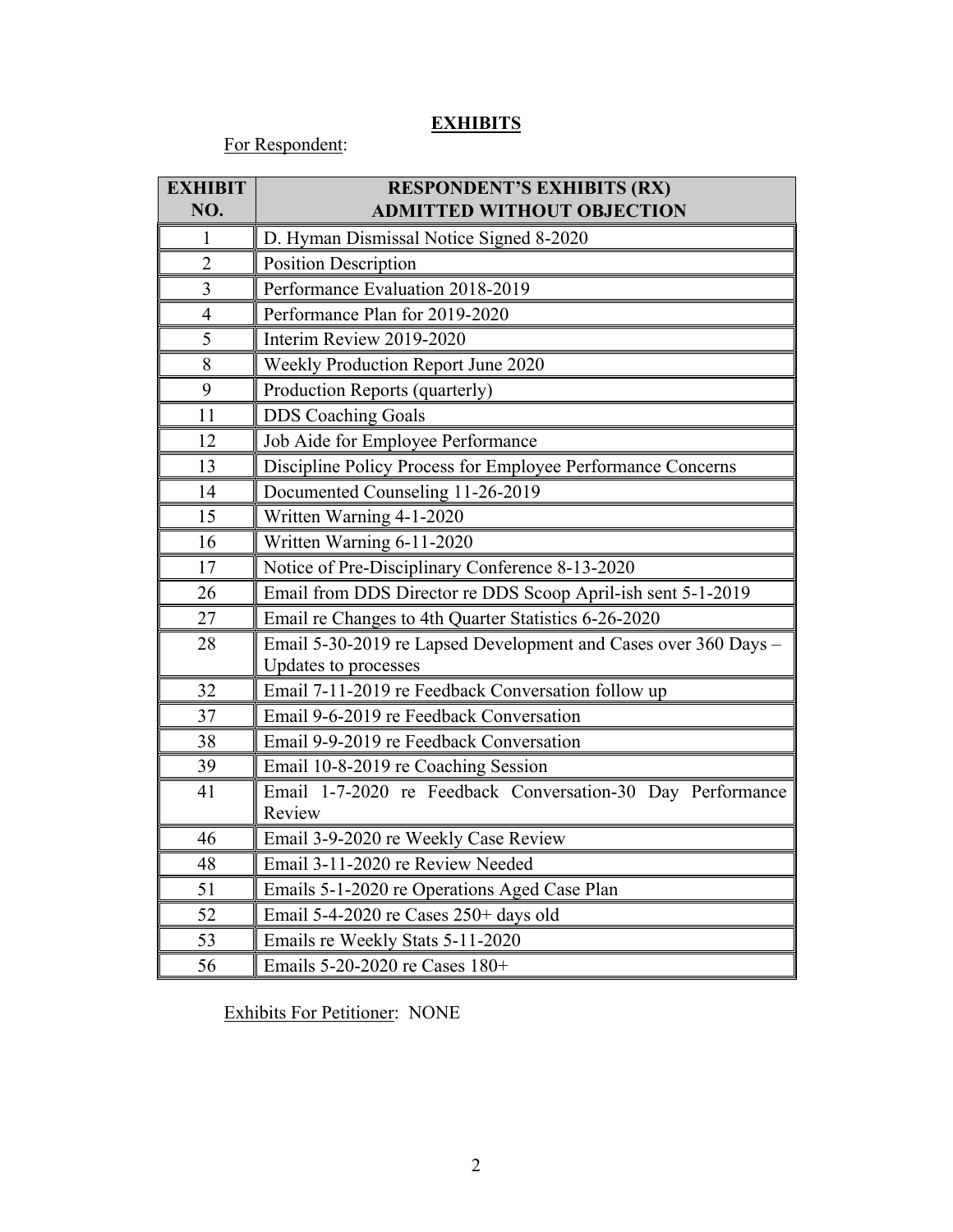#### **ISSUES**

1. Did Respondent discharge Petitioner for unsatisfactory job performance without just cause on August 18, 2020, in violation of N.C. Gen. Stat. § 126-35(a).

2. Did Respondent unlawfully discriminate against Petitioner on the basis of her age or race?

3. If the answer to either issue #1 or #2 is affirmative, to what remedy is Petitioner entitled?

# **STANDARD OF REVIEW**

Petitioner's complaint alleges that she was terminated for unsatisfactory job performance without just cause. In personnel cases, pursuant to N.C.G.S. § 150B-25.1(c), the State agency bears the burden of showing by a preponderance (or the greater weight) of the evidence that Petitioner was terminated for just cause. Thus, in the present case, Respondent had the burden of proof to demonstrate by a preponderance of the evidence that it had just cause to terminate the Petitioner for unsatisfactory job performance on or about August 18, 2020.

#### **APPLICABLE STATUTES AND REGULATIONS**

N.C. Gen. Stat. § 150B *et seq.* N.C. Gen. Stat. §§ 126 *et seq.* 25 N.C.A.C. 1J.0600 *et seq.*

**BASED UPON** careful consideration of the sworn testimony of the witnesses presented at the hearing, the pleadings, all the documents and exhibits received and admitted into evidence and, the entire record in this proceeding, the Undersigned makes the following Findings of Fact and Conclusions of Law. In making the following Findings of Fact, the Undersigned weighed all the evidence and has assessed the credibility of the witnesses, taking into account the appropriate factors for judging credibility including but not limited to: a) the demeanor of each witness; b) any interest, bias, or prejudice the witness may have; c) the opportunity of the witness to see, hear, know or remember the facts or occurrences about which the witness testified; d) whether the testimony of the witness is reasonable, and; e) whether the witness' testimony is consistent with all other believable evidence in the case. The Undersigned makes the following:

#### **FINDING OF FACTS**

1. The parties stipulated that: a) Petitioner exhausted her administrative remedies prior to filing her petition for a contested case hearing in this matter and that the administrative procedures were proper; b) the filing of the Petition was timely; c) the hearing of this matter is properly before the Undersigned, the Tribunal having subject matter and personal jurisdiction; d)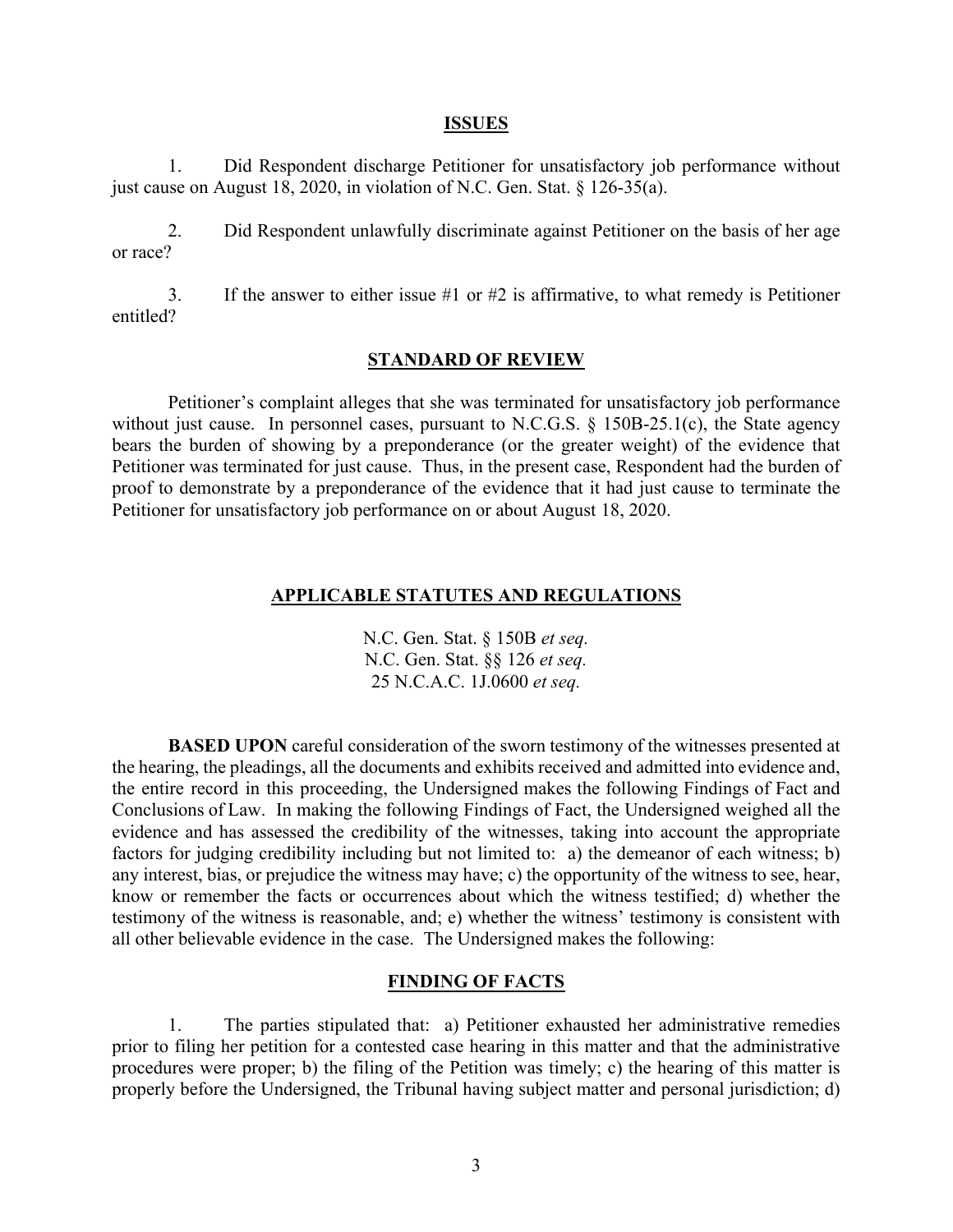they each received adequate and proper notice of the date, time, and place of hearing, and; e) that there was no objection to the Undersigned being the judge in this matter.

2. Petitioner was continuously employed as a Disability Analyst I ("DA1") by the North Carolina Department of Health and Human Services, Division of Disability Determination Services ("DDS" or "Respondent") from sometime in 2006 until she was terminated on August 18, 2020.

3. Respondent is a state agency within the government of North Carolina and, at all times herein relevant, has been subject to N.C.G.S. § 126-1, *et seq*.

4. Our statutes define a "career State employee" to mean, in pertinent part, "a State employee...who: (1) Is in a permanent position with a permanent appointment, and (2) Has been continuously employed by the State of North Carolina…in a position subject to the North Carolina Human Resources Act for the immediate 12 preceding months." N.C. Gen. Stat. § 126-1.1.

5. At the time of her dismissal, Petitioner was a career State employee having served almost 15 years.

6. Petitioner timely filed her grievance and proceeded through the 2-step grievance process. Following step-2's grievance hearing, the hearing officer upheld DDS's decision to demote Petitioner. In the Final Agency Decision issued September 2, 2021, DDS Director Scott Sabatino upheld the decision as well. Petitioner timely appealed to the NC Office Administrative Hearings ("OAH") from the agency's final decision.

7. DDS reviews applications and makes medical eligibility determinations for Social Security Disability benefits and for state Medicaid Disability claims. DDS is funded primarily by the federal government's Social Security Administration ("SSA").

8. The NC Office of State Personnel's Position Description Form for Petitioner's position (Disability Analyst I) states that the primary purpose of the position is "[t]o develop medical and lay evidence, analyze and assess impairment severity, and prepare final determinations on initial level disability claims." Resp Exh 2, p.1. Importantly, the description form further advises that

"[c]hanges in the medical field, program policy, and advances in technology continue to affect the duties of this position. Listing criteria for the major body systems are updated regularly, with emphasis on function and advances in testing. Program policy continues to increase in complexity and requires analysts to obtain more detailed descriptions of daily functioning to include quality, sustainability and independence of activities. Analysts must assess the creditability of claimants' alleged limitations, opinions by treating sources, and determine the severity of the impairment as well as residual functional capacity. Electronic software tools allow the analyst to record critical medical, lay and vocational information, complete sequential evaluation, and provide a detailed, comprehensive narrative that is policy compliant. **Changes in software require adaptability. The ongoing changes to**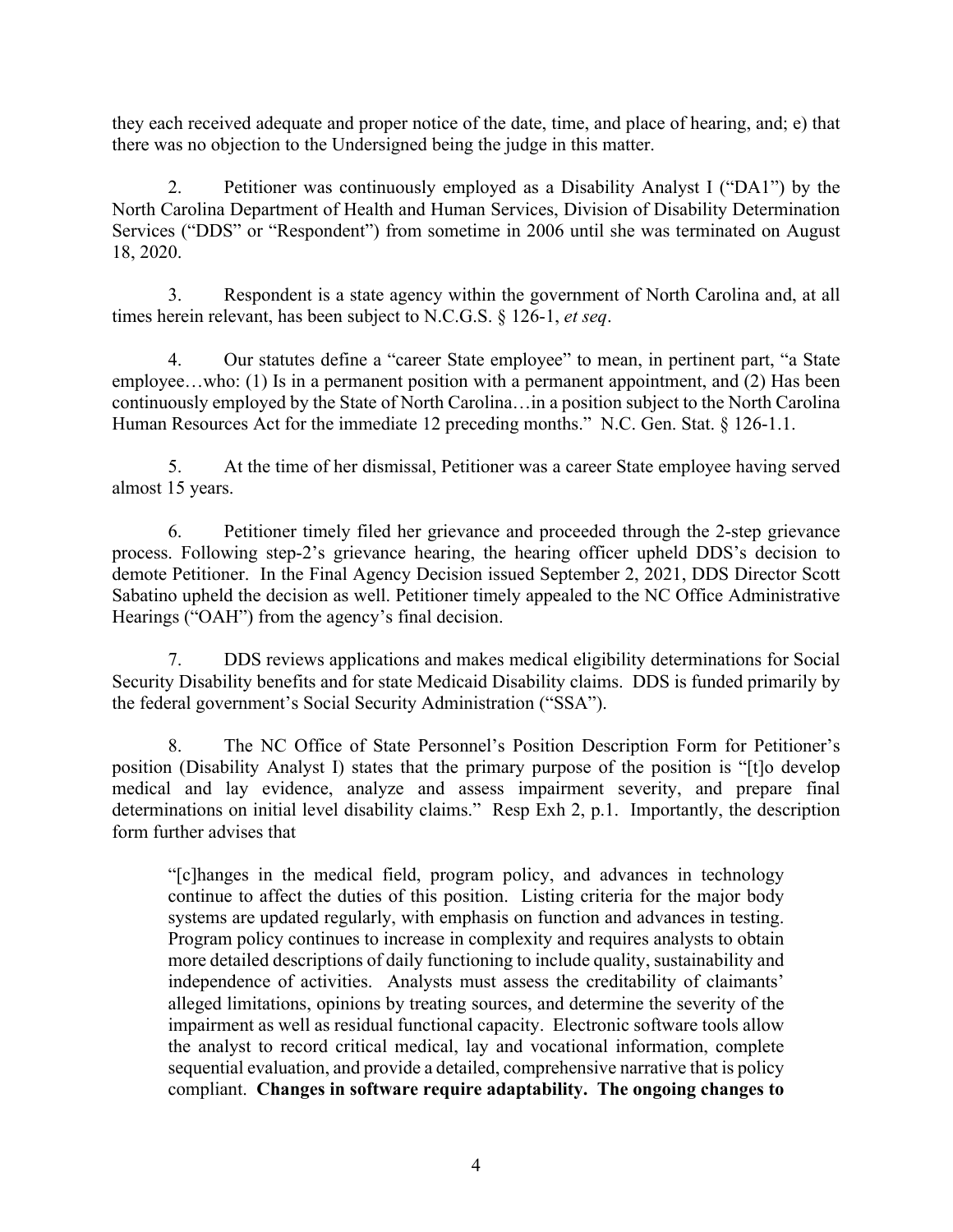# **a complex federal program require a high degree of skills and abilities to function in a demanding production environment.**

*Id.* (emphasis added).

9. In August 2018, Jacqueline Russell became the director of DDS. After evaluating the program along with other management input, she implemented a performance evaluation process purposed to assist employees with performance issues.

10. The first step of the evaluation process involved the feedback conversation where the employee had input into establishing three goals to meet. If the employee met at least two of these goals, the employee would continue in the feedback conversation process until the performance issues had been resolved.

11. If the employee did not meet at least two of the three goals, the employee would advance to a coaching session where management would implement three goals for the employee. These goals were established by management and were consistent for all employees within a job classification such as Disability Analyst I.

12. If the employee failed to meet at least two of the coaching goals, the employee would receive a documented counseling and would then be expected to meet the performance expectations set forth in the employee's annual performance evaluation plan.

13. If performance issues continued, the employee would progress through the traditional employee disciplinary process, including written warnings and to and including dismissal.

14. The Social Security Administration evaluates the DDS program and has production expectations for how long it takes claimant applications to be processed and for how many applications are processed to a determination. DDS' failure to meet these expectations could adversely impact the DDS program.

15. When applications are delayed or take a long period of time to be processed, a claimant is in limbo as to the claimant's status. Claimants cannot receive any disability benefits – even if entitled thereto—until such determination is made. Extensive wait times often cause financial hardship for the claimant that may otherwise be alleviated through receiving disability benefits.

16. At no time did Petitioner express disagreement with the evaluation process, with the goals she was expected to meet or, with the performance evaluation metrics. Further, she never voiced any disagreement with Respondent or this Tribunal about the accuracy or appropriateness of the production log statistics used to evaluate her performance.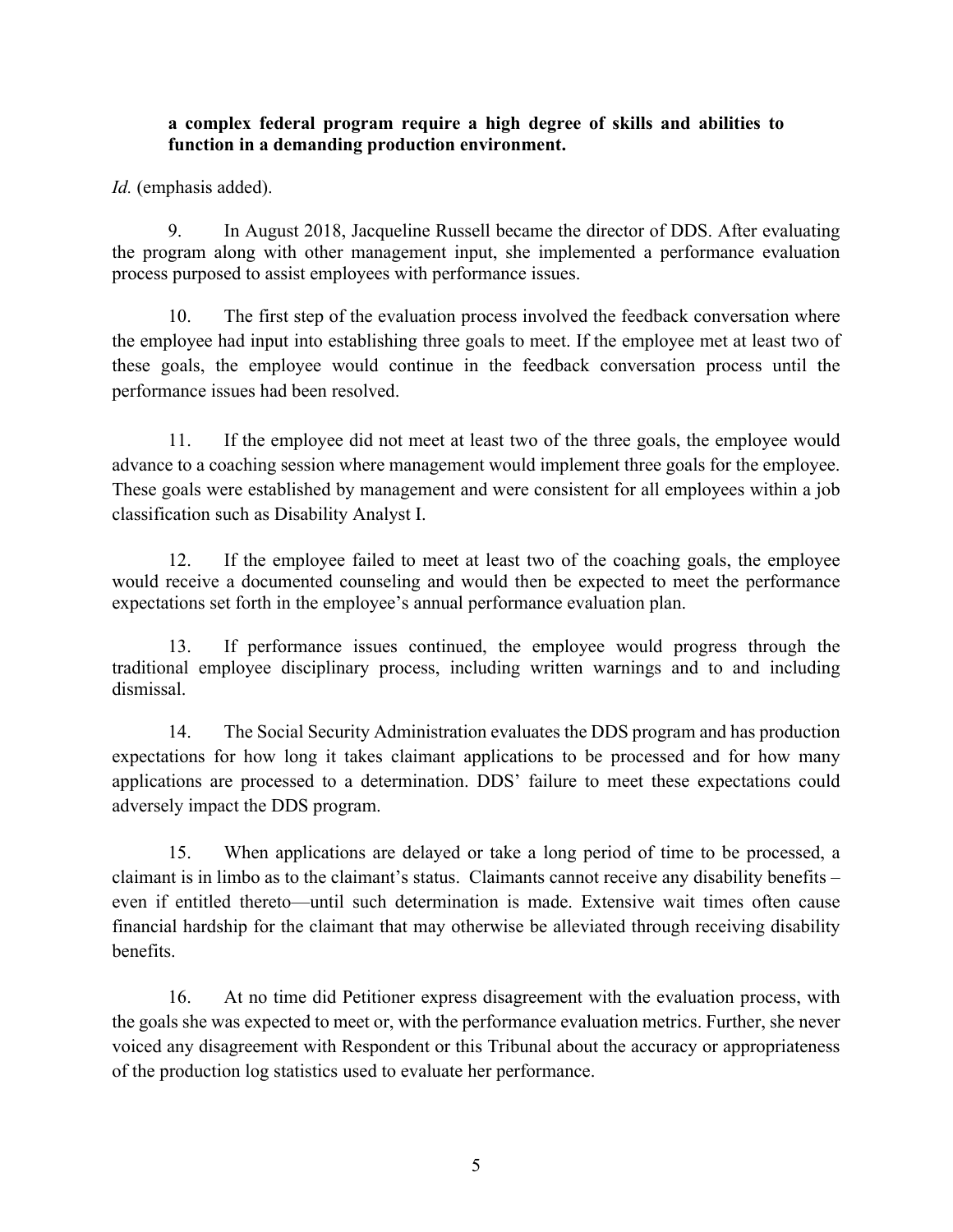17. Despite continued interventions and assistance by Respondent, Petitioner did not meet the expectations established in her annual performance evaluation plan for 2019-2020. Petitioner was given over a year to show improvement; however, throughout that time period, she did not meet the 70-day, 120-day or processing time metrics set forth in her performance evaluation plan. There was evidence that she did not act in a timely manner with respect to cases that could be reviewed and advanced through the determination process. As a result, Respondent recommended dismissal of Petitioner for unsatisfactory job performance.

18. On August 13, 2020, Petitioner was given a Notice of Pre-Disciplinary conference. This identified the on-going unsatisfactory performance issues that Petitioner had displayed since March 2019 and her continued failure to meet expectations from the week of June 6, 2020 through the week of July 11, 2020.

19. On August 14, 2020, a pre-disciplinary conference was held with Petitioner to review the performance issues raised in the Notice of Pre-Disciplinary Conference notice. Petitioner provided a written response to the Notice of Pre-Disciplinary Conference but did not provide any information that refuted or explained the on-going performance issues she had from March 2019 through July 2020.

20. Petitioner alleged in her response to the Notice of Pre-Disciplinary Conference that the covid-19 pandemic impacted performance, and that DDS discriminated against her.

21. During the onset of the covid-19 pandemic in March 2020, consultative examinations were halted for a period of time—a factor that affected *all* disability analysts ("DAs"). Information and instruction was provided by Respondent to analysts on how to continue moving cases forward despite not being able to schedule consultative examinations. Specific to Petitioner, her managers identified several of her cases that already had sufficient information to be written up and submitted to the medical consultant and ultimately for a determination to be made.

22. Respondent also adjusted the performance evaluation metrics for the fourth quarter to account for the impact of the Covid-19 pandemic. Management reviewed third and fourth quarter data to determine the appropriate adjusted performance metrics for Disability Analyst Is. The following adjustments were made for an analyst to receive a rating of meets expectations: the percentage of cases 70-days or older was adjusted from 45%-55% to 45%-60%; the percentage of cases 120-days or older was adjusted from 25%-35% to 25%-40%; and the processing time was adjusted from 115-135 days to 115-140 days.

23. Despite the adjustment to the performance metrics, Petitioner did not meet expectations. Petitioner's 70-day, 120-day and processing time numbers fell outside the adjusted performance evaluation metrics each week from June 6, 2020 through July 20, 2020.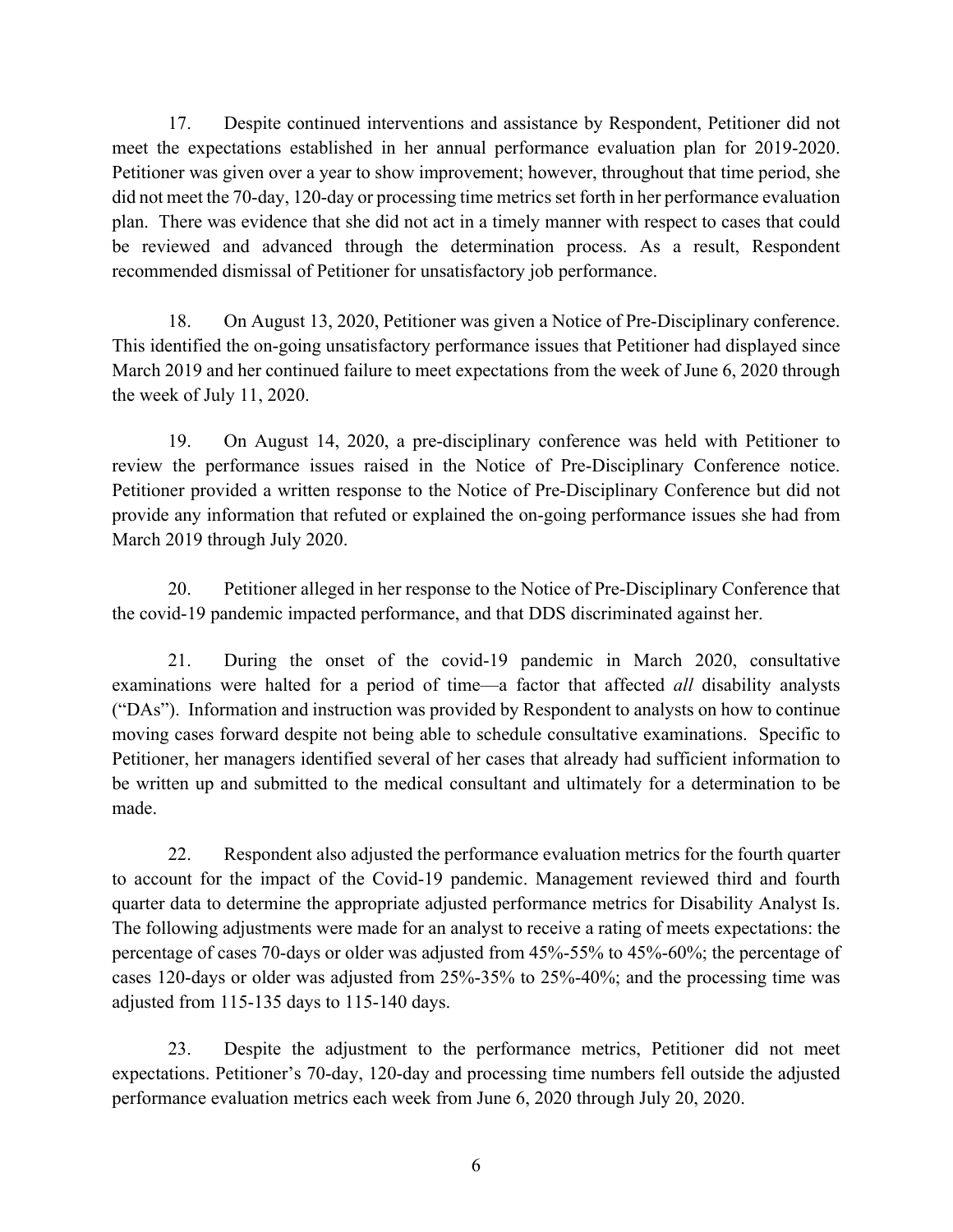24. On August 18, 2020, Respondent hand-delivered a Dismissal Letter to Petitioner (written by Petitioner's immediate supervisor, Stefanie Tharps) specifically outlining that she was being dismissed, effective immediately, for "unsatisfactory job performance as defined in Section 7 of the State Human Resources Manual." Resp. Exh 1, p.1. The dismissal letter alleged that Petitioner did not meet performance expectations in the areas of case management and in meeting the tasks and metrics established in Petitioner's annual performance evaluation plan.

25. The dismissal letter sets out Petitioner's job description as:

"In accordance with your Disability Analyst 1.0 job description, the primary duties of your position are to manage your caseload by avoiding delays on cases and maintaining caseload management, which includes the 70-Day rate, 120- Day rate and processing time. You are expected to summarize medical data according to the Social Security Administration (SSA) and agency policies to minimize returns from consults requesting additional evidence and to complete closure forms correctly to avoid technical returns for correction. You last signed your job description on October 28, 2019."

*Id.*

26. Ms. Tharps has been a DDS supervisor in case processing, Unit 14 since July 2019. Prior to that, she was a Disability Analyst II ("DA2") for five (5) years and, prior to that a Disability Analyst I ("DA1") for five (5) years. She also worked as a case consultant for eight years, doing agency training and helping new trainees get on-boarded.

27. Unit 14 receives a variety of claims: initial claims, the decisions for which can be appeal such that the unit must reconsider the decisions they make on the initial claims, as well as claims from claimants who are already receiving disability benefits. For those claimants already on disability benefits, the unit must review to confirm the claimants still qualify for benefits.

28. As Petitioner's supervisor from July 2019 through the time of Petitioner's dismissal, Ms. Tharps conducted performance evaluations for Petitioner and the rest of the staff she supervised. Tharps directly reported to Stephanie Sanders for a period of time and then to Annette Valrie.

29. In overseeing the five (5) DA1s she has in her Unit (including Petitioner before she was terminated), Ms. Tharps assesses those working for her. She looks at each DA1's caseload to see how many cases they have. She tracks the number of closures the DA makes each week, how many new cases were received, how each DA is managing their caseload and, how much medical documentation has been received but is still waiting to be opened and reviewed. Caseload management includes case closures but also how long it takes an analyst to open cases, how long cases go without any action, how long consultative exams go unread and when medical evidence summaries are prepared.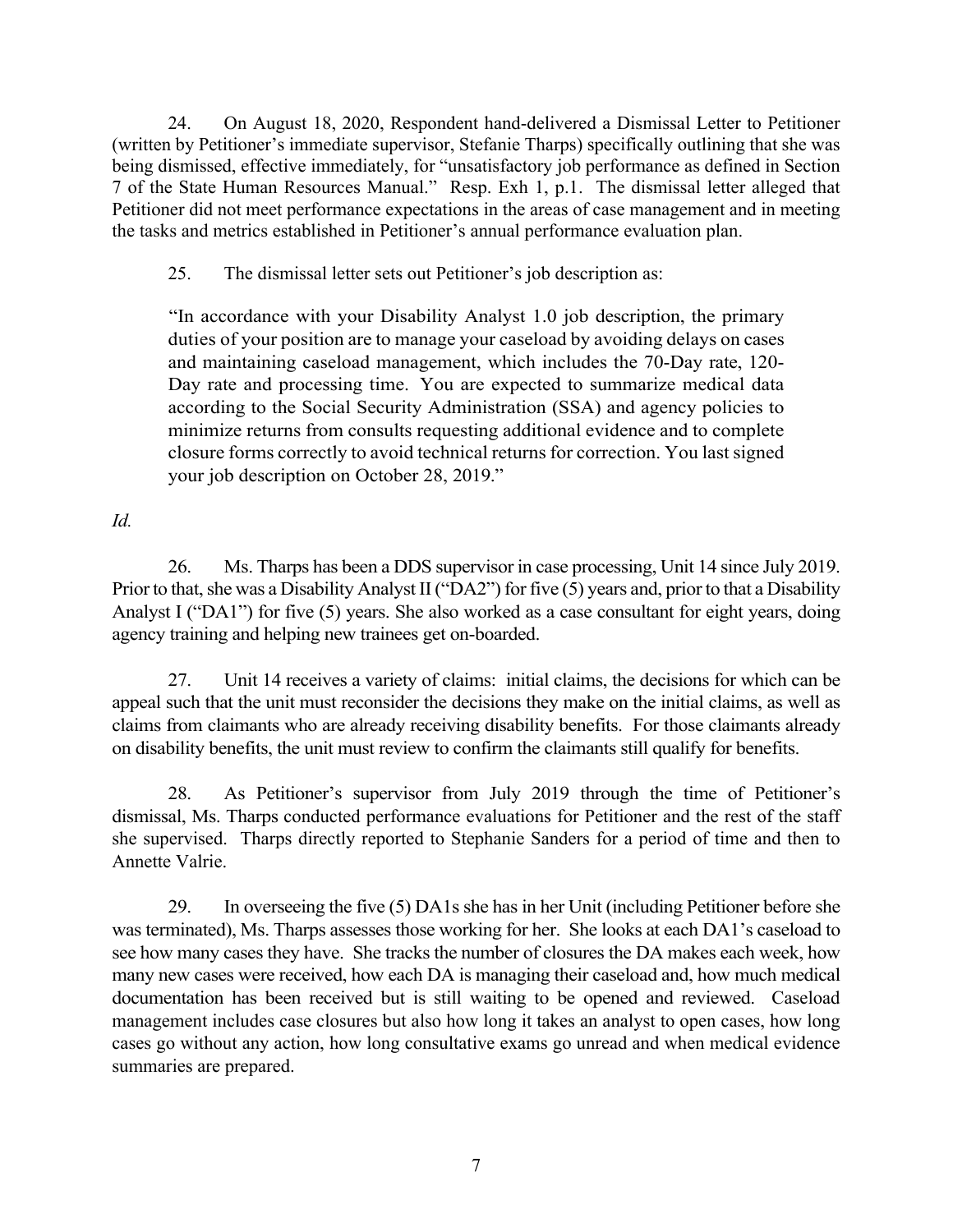30. DDS's computer system (AS400) details what is going on in an analyst's caseload—"break[ing] down into categories how much unread medical evidence there [i]s, how many…new cases…[the analyst] ha[s] received that they ha[ve] not yet opened, cases that ha[ve] been waiting for actions for 15 days or more, [and] cases that have...consultative exams…requested...[and,]" consultative exams that have been received but not read. Tp.23:8-14. This system allows DDS to see each analyst's numbers and to be able to compare them to the other analysts in the unit.

31. Typically, a DA1 receives 2-3 new cases each business day. At the time of the hearing, the cap on the number of new cases each DA1 could be assigned was 10-12 new cases per week. However, Ms. Tharps did not remember what the cap was when Petitioner was working for DDS.

32. Once the medical evidence comesin, it must be reviewed to determine whether: a) there is enough evidence with which the DA can make a decision, or; b) the claimant needs an inhouse medical examination (also referred to as a consultative exam). If an examination is needed, the DA schedules the exam for the claimant and submits the file to the doctor. Once the doctor reviews the case, it comes back to the DA, it may appear that there is a vocational issue to be investigated and developed. In such case, the DA1 must call the claimant to obtain the additional information. Afterward, the case is submitted for closure.

33. If the medical information is not reviewed by the analyst in a timely manner, it can become stale and have to be required all over again.

34. To evaluate case management production, DAs are required to meet certain metrics that are established by DDS management. These metrics are the 70-day rate, the 120-day rate and processing time.

35. The 70-day rate relates to the percentage of cases in an DA's caseload that are 70 days old or older. The 120-day rate is the percentage of cases in an DA's caseload that are 120 days old or older. Processing time is the average number of days it takes for a determination to be made on a claim and the case to be closed. The metrics apply to all disability analysts.

36. The performance metrics are determined by DDS executive management. These metrics are established by reviewing data from all analysts as to how many cases are closed on average and how long cases are open. The metrics to meet expectations are lowered slightly from the averages.

37. Petitioner's unsatisfactory performance issues stem from her case production and case management. Petitioner had many aged cases and she failed to regularly close a significant number of cases. For these reasons, Petitioner did not meet expectations in the 70-day, 120-day, or processing time case metrics.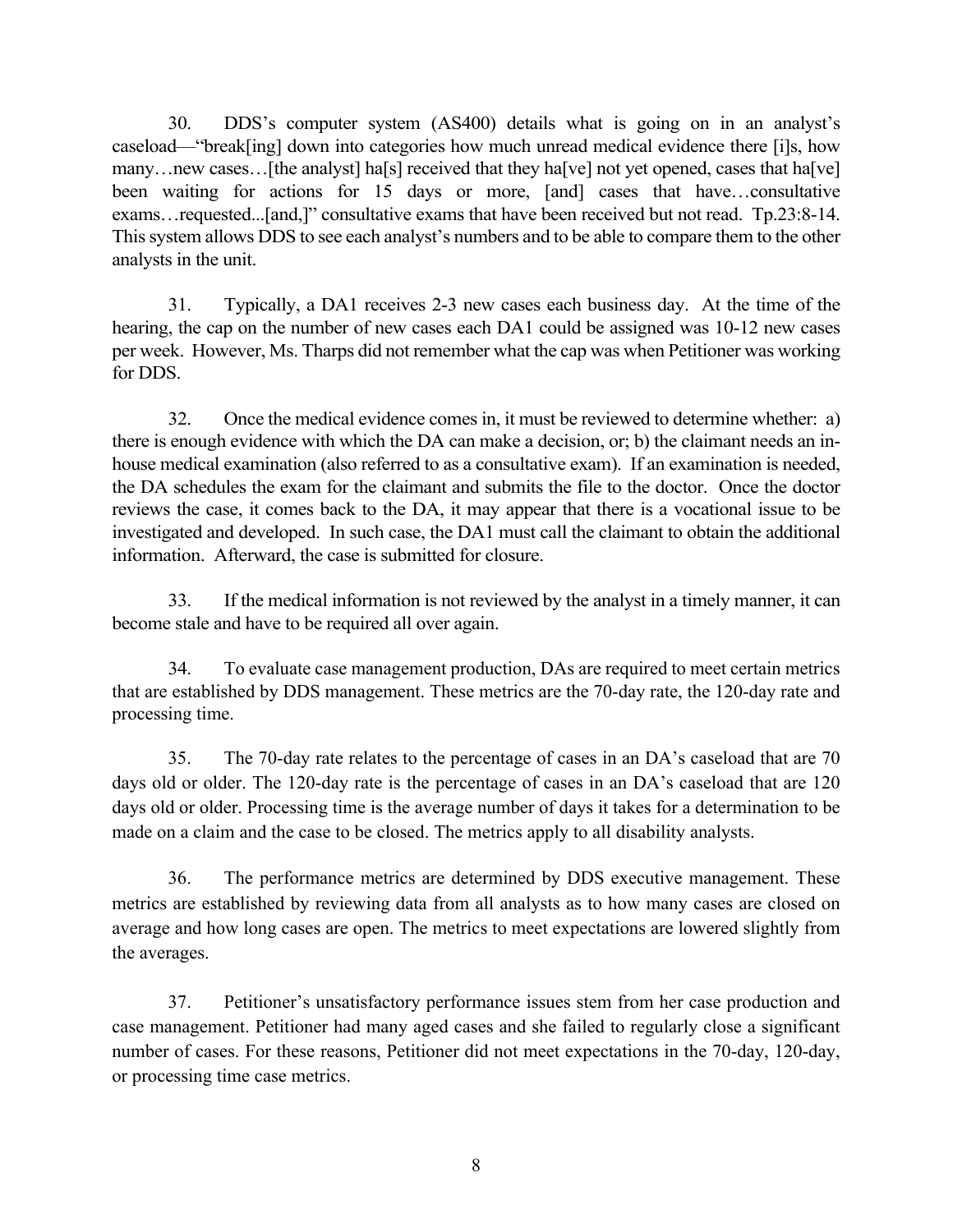38. For her 2018-2019 performance evaluation, Petitioner's case production was rated "Does not meet expectations." DAs were required to have no more than 55% of cases 70 days or older and not more than 35% of cases 120 days or older. Petitioner's 70-day rate for the 2018-19 performance evaluation period was 61.57%. Petitioner's 120-day rate for the 2018-19 performance evaluation period was 41.31%.

39. For her 2018-2019 performance evaluation, Petitioner's case management was also rated "Does not meet expectations." DAs were required to have an average case processing time of between 65 and 85 days to meet expectations. Petitioner's processing time for the 2018-19 performance evaluation period was 163.3 days, almost double the maximum time allowed.

40. Petitioner struggled with initiating additional case development which caused delays in her case management. Petitioner did not always initiate steps to seek additional information or schedule examinations for claimants in a timely manner which caused delays in her processing time.

41. When a performance concern is recognized by a supervisor, the supervisor and employee engage in a feedback conversation. This consists of the supervisor and employee establishing goals to help the employee improve in the performance area identified as a concern. The employee has an active role in establishing these goals.

42. Petitioner was in the feedback conversation process when Ms. Tharps first began supervising Unit 14 in July 2019.

43. Stephanie Sanders is the Deputy Director of Operations at DDS and was previously an Assistant Chief of Operations. Unit 14 is one of the processing units that she oversees, including while Petitioner was employed.

44. As Ms. Tharps' supervisor, Ms. Sanders informed Ms. Tharps of Petitioner's status so that Ms. Tharps could continue the process and work with Petitioner.

45. There were two (2) other DA1s in Unit 14 also in the feedback conversation process at that same time.

46. Mary Kliewer works as a case consultant with DDS. She began working as the case consultant for Unit 14 in April 2019 and remained so through the time of Petitioner's termination. A case consultant provides unit training and assists analysts with managing their cases, including identifying cases that may need work or can be moved toward closure.

47. Ms. Kliewer provided information to Ms. Tharps about the goals established for Petitioner's feedback conversation.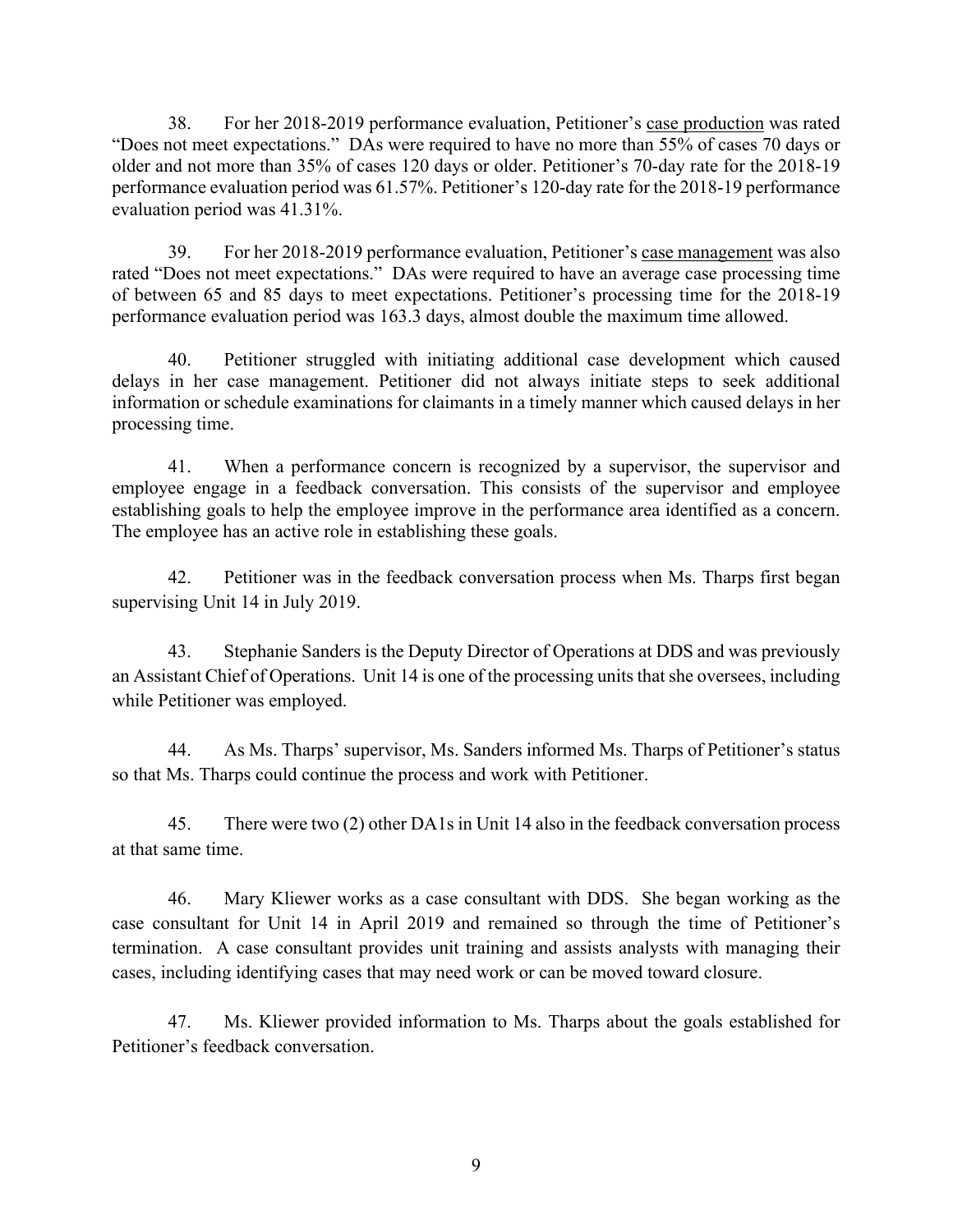48. When a DDS employee fails to meet two (2) of the three (3) goals established in the feedback conversation process, the employee moves to a coaching session phase. Through the coaching session, management provides established goals for the employee to help the employee improve her performance.

49. If a DDS employee fails to meet two (2) of the three (3) goals established by management in the coaching session, the employee is then returned to the normal performance evaluation goals and must meet the metrics established in the annual performance evaluation plan.

50. Petitioner initially met the goals established through the feedback conversation process; however, in September 2019, Petitioner failed to meet two of three established goals and was moved to a coaching session.

51. For the 2019-2020 performance evaluation period, DAs were required to meet the following metrics in order to receive a score of "meets expectations" in their performance reviews, specifically: cases 70 days or older should be between 45-55%; cases 120 days or older should be between 25-35%.

52. To assist Petitioner's case production and management, Petitioner was placed on an Individual Performance Plan for the 2019-2020 year for which she was instructed:

"…that [she must] meet performance expectations to achieve annual decisional/documentation accuracy as measured by the SSA; independently manage [he]r caseload to ensure [he]r cases do not become aged and [he]r priority caseloads are handled timely; and ensure [he]r cases are processed to ensure timely service is delivered in accordance with SSA, DHHS, and Division policies and procedures. The tasks and metrics outlined in [he]r VIP support these requirements in being met. [Petitioner] signed [he]r FY 2019-2020 NCVIP Performance Plan on September 4, 2019."

Respondent's Exh 1, p.1-2.

53. Petitioner failed to meet the goals established in the coaching session and was then required to meet the metrics and expectations set forth in her annual performance evaluation plan.

54. Ms. Kliewer also attempted to assist Petitioner. She often would identify cases that had medical evidence ready to be reviewed or consultative examinations that could be written up to move a case toward closure.

55. In August 2019, to assist Petitioner and give her opportunity to "catch up" and get her caseload properly managed, Petitioner was assigned no new cases for an entire month. During that month, Petitioner also was allowed (and paid) to work overtime to work on her caseload. Even more, management granted and other analysts worked overtime to assist Petitioner in working on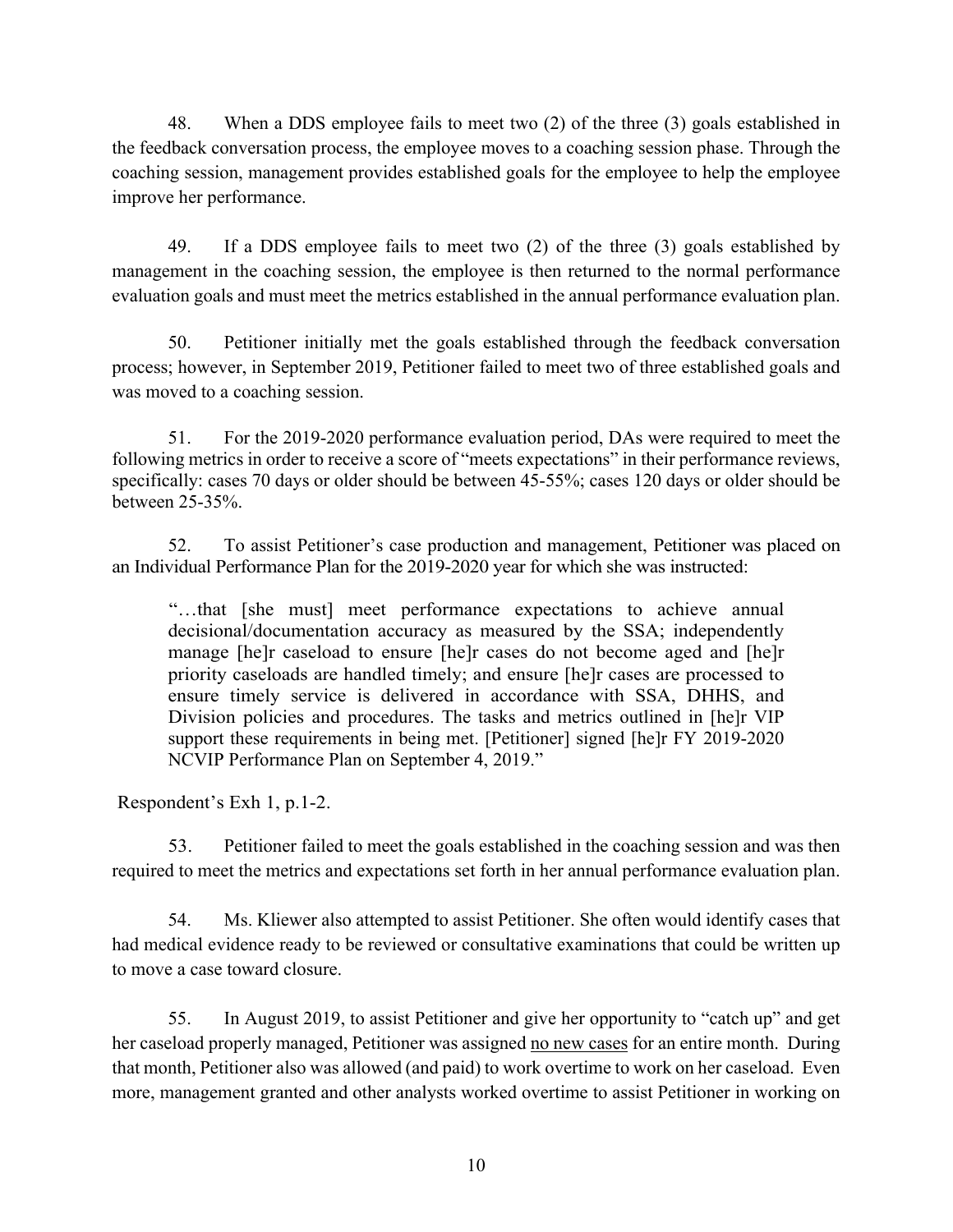her caseload. This was all to no avail. Petitioner still failed to meet the required metrics and timelines for her case production and case management.

56. On November 26, 2019, Petitioner received a documented counseling for unsatisfactory job performance. Petitioner failed to meet the 70-day, 120-day and processing time requirements established in her performance evaluation plan. Tharps conducted regular reviews of Petitioner's 70-day, 120-day and processing time metrics. At no time from May 2019 until the documented counseling was issued, did Petitioner meet the 70-day, 120-day or processing time metrics.

57. Ms. Tharps received weekly production reports which showed the number of cases closed as well as the percentage of cases 70 days or older, the percentage of cases 120 days or older and the average processing time. Ms. Tharps reviewed this weekly report for each of her analysts.

58. In addition to reviewing the production reports, Ms. Tharps would review the AS400 system for any changes in caseload, medical evidence reviewed, outstanding consultative examination reports and the number of cases with no action. These are the same categories that all analysts are expected to use in managing their caseload.

59. Tharps met with Petitioner regularly to review her caseload and progress. She made suggestions of ways Petitioner could improve her case metrics and close more cases. This included recommending that Petitioner close a variety of cases of different ages.

60. However, Petitioner testified that she "already knew based on AS400 what categories [she] needed to work with to –which were priorities, [but she] could only do so many per day." Tp.195:12-23.

61. On March 11, 2020, Ms. Tharps provided Petitioner an email with a list of Petitioner's cases that had consultative exams that had not been reviewed and needed summarizing. The consultative exams were becoming aged to the point that they would no longer be useful. This would result in the need to redevelop the case, including additional consultative examinations. Ms. Tharps requested that Petitioner take action on the cases identified.

62. Consultative examinations are often the last piece of information needed to advance a case to a determination. Consultative examinations that are six months old are at risk of no longer being useful. This could result in the need for additional exams which increases the cost to the SSA and further delays a decision on a claimant's disability application.

63. On April 1, 2020, Petitioner was issued a written warning for unsatisfactory job performance. The written warning addressed December 2019 through March 2020. During this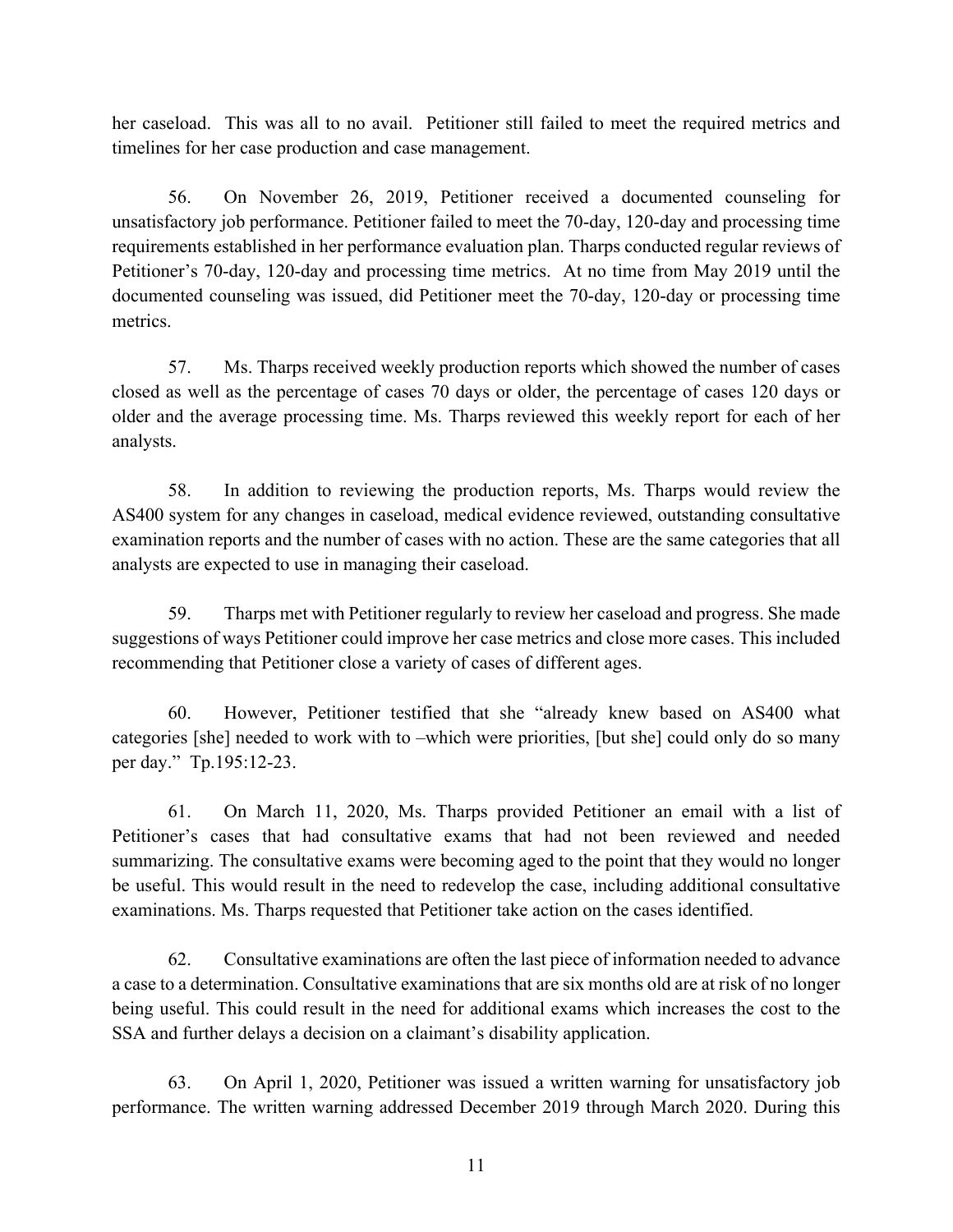time period, the interim report covering the first half of the performance evaluation cycle was issued, from June 30, 2019 through December 27, 2019.

64. Ms. Tharps reviewed the interim report, the weekly reports and the third quarter report for Petitioner's 70-day, 120-day and processing time metrics. On the interim production report, Petitioner had 65.3 percent of her cases 70 days or older, 47.32 percent of cases 120 days or older and a processing time of 182.6. None of these metrics were in the range for meeting expectations on Petitioner's performance evaluation plan.

65. Ms. Tharps identified a number of cases that were not being developed in a timely manner. Medical evidence was not consistently being reviewed and Petitioner failed to move her cases to the next step in the process, whether ordering additional evidence or scheduling exams for claimants. Petitioner's caseload showed significant delays in development.

66. In May 2020, a DDS-wide initiative to address cases 250 days or older was undertaken. All cases that were *at least* 250 days old were reassigned to a special unit which was solely established to handle these older cases. Petitioner had 36 cases in this category—which was the majority of these cases existing in Unit 14. All 36 cases were reassigned from Petitioner to the special unit. Still, Petitioner's statistics did not improve.

67. On June 11, 2020, Ms. Tharps issued a second written warning to Petitioner for unsatisfactory job performance. The written warning addressed the time period of April 2020 through May 2020. Based on audits conducted by Ms. Tharps of Petitioner's caseload in the AS400 system and the weekly production reports, Petitioner failed to meet expectations for the 70-day, 120-day and processing time metrics established in her performance evaluation plan.

68. On June 15, 2020, when Ms. Tharps audited Petitioner's caseload from July 1, 2019 through June 12, 2020, the audit revealed that: Petitioner's 70-Day rate was 62.97%, while performance metrics required ("the expectation") 45%-55%; Petitioner's 120-Day rate was 44.5%, while the expectation was 25%-35%; and, Petitioner's processing time was 172.5 days, with the expectation being 115-135 days. Respondent's Exh 1, p.2.

69. Following the June 15, 2020 audit, Ms. Tharps and Ms. Kliewer held a teleconference with Petitioner to discuss her weekly statistics and her lack of closures for the week. Petitioner had previously requested to have a "receipt free week" which was approved so that she had no cases assigned to her for a week. According to DDS' Dismissal letter, Ms. Tharps advised Petitioner of

"…the importance of using [the extra time] to [he]r advantage[ and] directed [her] to look for and close as many cases as possible from [he]r caseload. As a way to find closures, [Ms. Tharps] directed [Petitioner] to 1) review Ms. Kliewer's emails that alert [he]r [to] cases with all medical evidence in file; and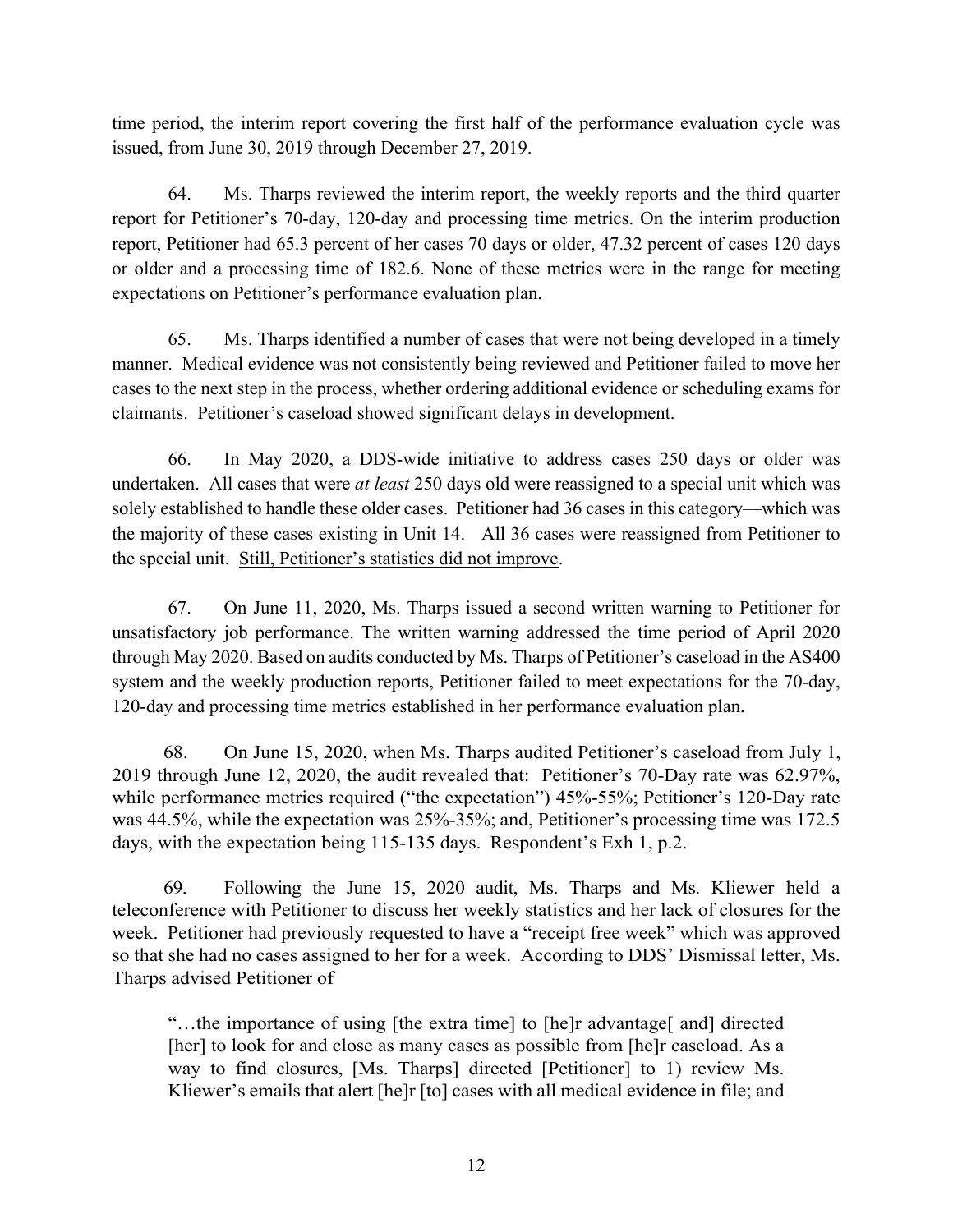2) seek out aged cases that had updated evidence in them and may be ready to close. Additionally, [Petitioner] agreed to continue focusing on reviewing three older (120-Days and older) and three younger (under 120-Days) cases a day."

*Id.*

70. The fourth quarter production report covering March 28, 2020 through June 26, 2020 showed that Petitioner did not meet expectations for her 70-day, 120-day and processing time metrics established in her performance evaluation plan. For the quarter, Petitioner had a caseload with 63.59 percent of cases 70-days or older, 43.5 percent of cases 120 days or older and a processing time of 151.7 days.

71. On June 26, 2020 Shannon Goodson, Assistant Chief of Operations, sent an agency-wide email to staff announcing an adjustment of the Division's fourth quarter statistics for the timeframe of March 28, 2020 to June 26, 2020. In the email, Ms. Goodson indicated that the adjustments were based on staff feedback, system issues, adjustment of staff to teleworking, and impact of COVID-19, specifically in relation to the challenges during the fourth quarter with inability of staff to schedule Consultative Exams (CEs) for claimants. Ms. Goodson described that the average of analysts was used to determine the revised metrics in place for Quarter 4 as follows:

> • The processing time expectation would increase from 115-135 days to 115-170days.

> • The 70-Day Case rate expectation would increase from 45%-55% to 45%-60%.

> • The 120-Day Case rate expectation would increase from 25%- 35% to 25%-40%.

72. On June 29, 2020, Ms. Tharps audited Petitioner's caseload from July 1, 2019 through June 26, 2020, which revealed that Petitioner's 70-Day rate was 63.13%, while the expectation was 45%-55%; her 120-Day rate was 44.56%, while the expectation was 25%- 35%; and her processing time was 173.1 days, with the expectation being 115-135 days. The audit indicated Petitioner's performance was below the metrics required by her performance goals and the expectations outlined in her performance work plan.

73. Ms. Tharps reviewed the production reports for each week from June 6, 2020 through the week of July 11, 2020. Petitioner failed to meet expectations each of these weeks with respect to the 70-day, 120-day and processing time metrics established in her performance evaluation plan. Petitioner's processing time for the timeframe of July 1, 2019 through June 19, 2020 was 172.6 days, which increased from 172.5 days from the audit data of June 15, 2020. Petitioner's 70-Day Case Average for the timeframe of July l , 2019 through June 19, 2020, was 63.01%, which increased from 62.97% from the audit data of June 15, 2020.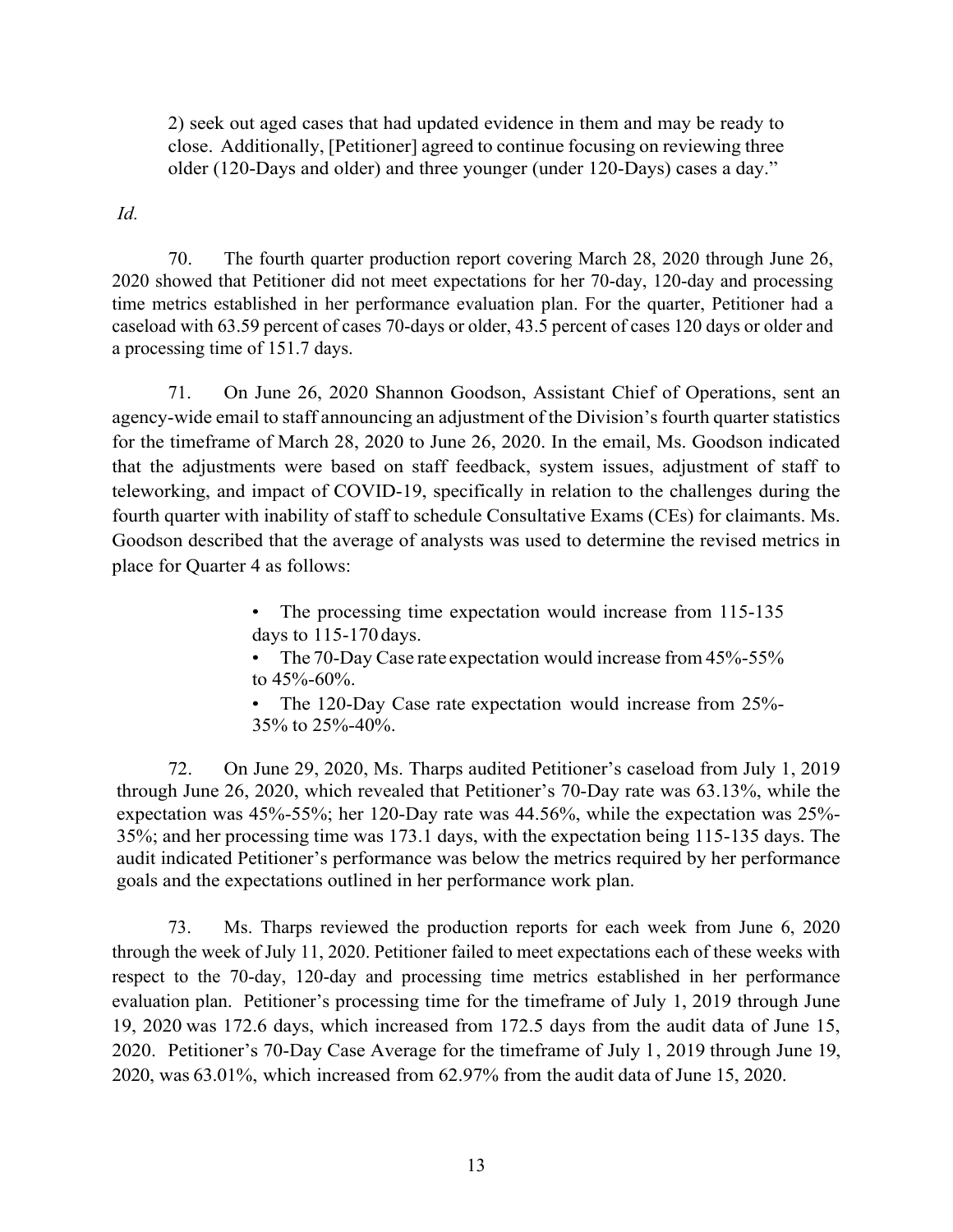74. Ms. Tharps met regularly with Petitioner throughout her time supervising Petitioner. She frequently shared information with Petitioner about her caseload and whether she was meeting expectations. Both Ms. Tharps and Ms. Kliewer provided information to Petitioner about cases that may be able to be closed, cases that need action, and cases that had medical evidence or consultative exams that could be reviewed and summarized to advance the case.

75. Petitioner's statistics reveal she failed to meet the performance expectations of the goals and organizational values of her performance plan by failing to meet the required metrics and processing times for some eighteen (18) months. Despite the many and varied interventions tried by management, Petitioner's performance did not improve but instead (in several months) actually worsened.

76. At hearing, Petitioner offered no evidence to rebut Respondent's assertions that she consistently failed to meet expectations by failing to properly manage her caseload and case production. Petitioner also failed to offer any explanation for why she did not correct the deficiencies outlined in each of her written warnings.

77. When asked whether, from the warnings, she understood that she was at risk of losing her job by not following the instructions given directly to assist her with her numbers, Petitioner stated she understood her numbers would go up if she only focused on really old cases but she thought what she was doing was best.

78. Petitioner argued that after "25 years" <sup>1</sup> of working in the same job, the processing time was too varied for each case and she should not be penalized if she could not speed up the process.

79. Petitioner offered no reasoning as to why she was unable to meet the requirements of her job description and the expectations of job performance. She stated she did the best she could. When asked whether she requested an accommodation of any kind, Petitioner said no not beyond that of not being assigned new cases for a time—which request was granted more than once but which did not help her get her statistics up.

80. Although Petitioner alleged in her Petition that Respondent had discriminated against her on the basis of her race and age, Petitioner offered no evidence to support the claim and admitted she had none.

81. Petitioner also argued that she believed Respondent was dismissing black employees instead of demoting them which was different from the way Respondent treated white employees. However, Petitioner admitted she had no names of such employees and no evidence of any discriminatory treatment by Respondent.

<sup>&</sup>lt;sup>1</sup> There was evidence that Petitioner had worked for Respondent for some years prior to 2006, left for some time and then returned. All the time Petitioner worked for Respondent was as a Disability Analyst I.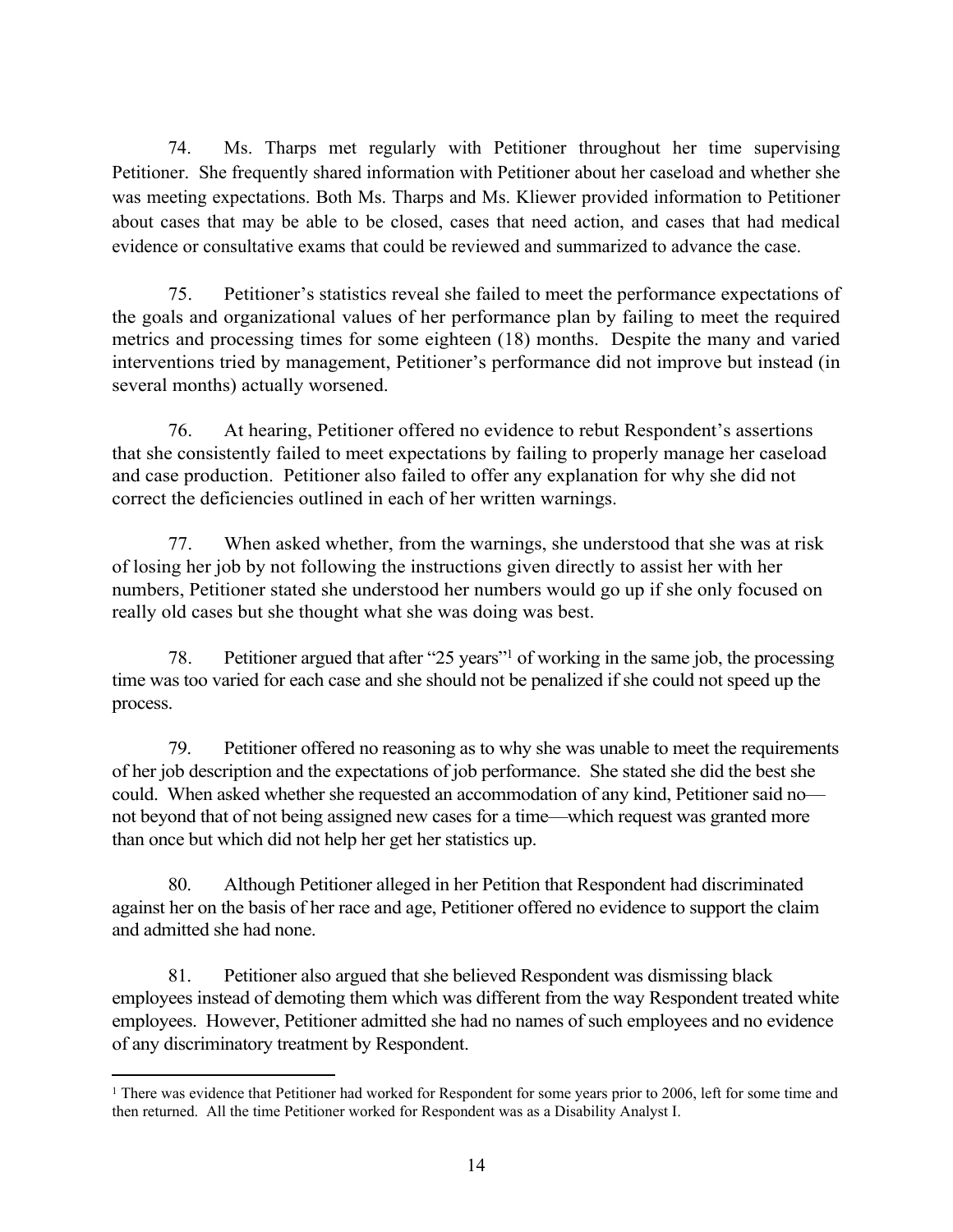82. Due to Respondent's counsel's need for extensions of time, which the Undersigned granted based on extraordinary cause, this matter could not be heard and a final decision entered within the required 180-day period required pursuant to N.C.G.S. § 126-34.02(a).

BASED ON the foregoing Findings of Fact, the Undersigned makes the following

# **CONCLUSIONS OF LAW**

1. This Tribunal has subject matter and personal jurisdiction and the parties received proper notice of the hearing. Moreover, extraordinary cause exists for the issuance of this Final Decision beyond 180 days from the commencement of this contested case, pursuant to N.C. Gen. Stat. § 126-34.02(a).

2. To the extent that the Findings of Fact contain Conclusions of Law, or that the Conclusions of Law are Findings of Fact, they should be so considered without regard to the given labels. *Charlotte v. Heath*, 226 N.C. 750, 755, 40 S.E.2d 600, 604 (1946); *Peters v. Pennington*, 210 N.C. App. 1, 15, 707 S.E.2d 724, 735 (2011); *Warren v. Dep't of Crime Control*, 221 N.C. App. 376, 377, 726 S.E.2d 920, 923, *disc. review denied*, 366 N.C. 408, 735 S.E.2d 175 (2012).

3. The burden of proof is on Respondent to show by a preponderance of the evidence that it had just cause to terminate Petitioner's employment for unsatisfactory job performance.

4. There are specific requirements which an employer must follow before it can be considered to have had just cause to terminate a career state employee:

"(b) In order to be dismissed for a current incident of unsatisfactory job performance an employee **must first receive at least two prior disciplinary actions**: First, one or more written warnings followed by a warning or other disciplinary action **which notifies the employee that failure to make the required performance improvements may result in dismissal**.

(c) Prior to the decision to dismiss an employee, a management representative must conduct a pre-dismissal conference with the employee in accordance with the procedural requirements of this Section.

(d) An employee who is dismissed must receive written notice of the specific reasons for the dismissal, as well as notice of any applicable appeal rights.

(e) Failure to give specific written reasons for the dismissal, failure to give written notice of applicable appeal rights, or failure to conduct a predismissal conference constitute procedural violations with remedies as provided for in 25 NCAC 1B .0432. Time limits for filing a grievance do not start until the employee receives written notice of any applicable appeal rights."

25 NCAC 1J .0605(b) – (e) (emphasis added).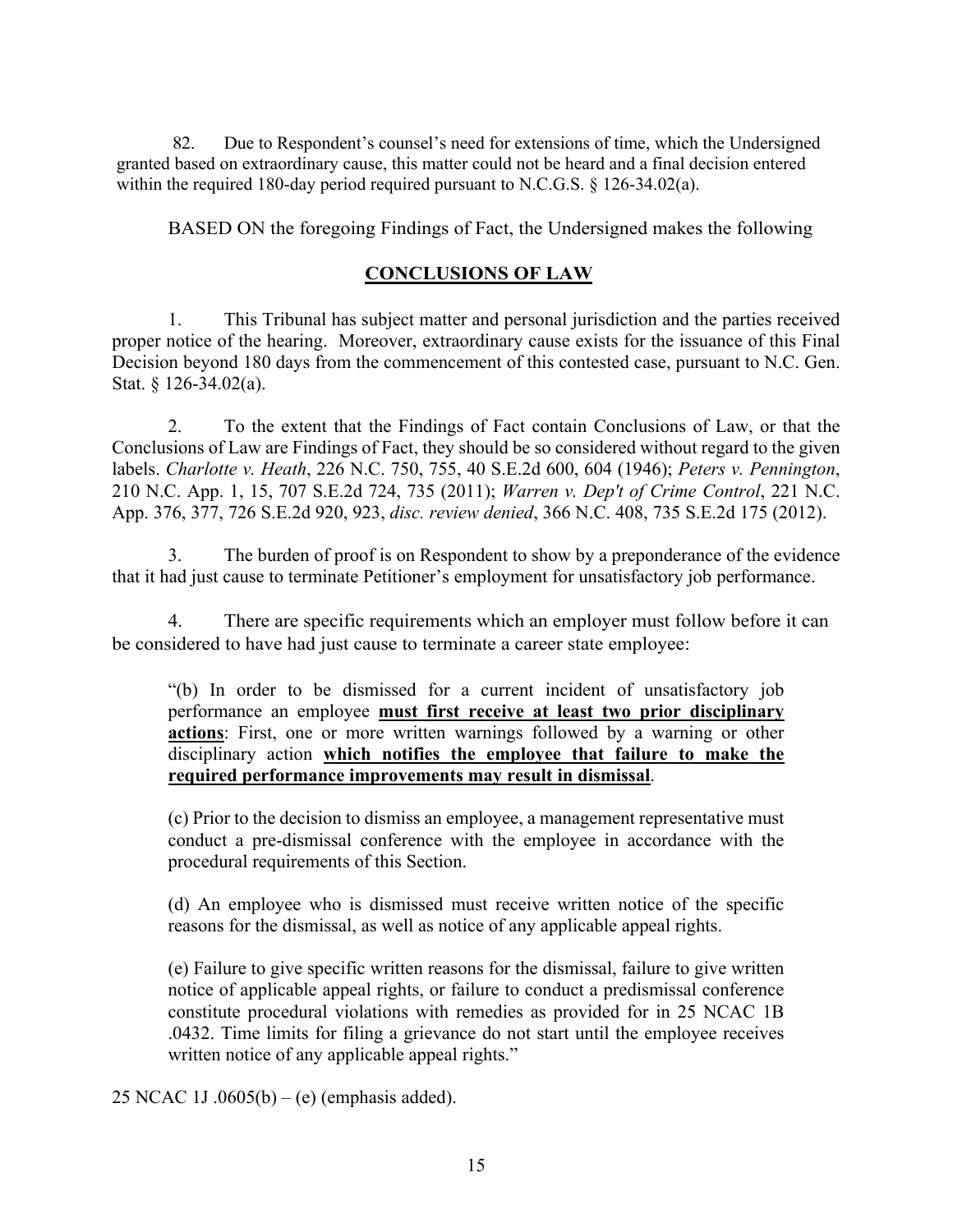"Termination for "just cause" due to unsatisfactory job performance requires the employer to issue prior warnings before termination. *Parks v. Dept. of Human Resources,* 79 N.C.App. 125, 132, 338 S.E.2d 826, 829, *disc. review denied,* 316 N.C. 553, 344 S.E.2d 8 (1986). The agency must give the employee at least "one or more written warnings followed by a warning or other disciplinary action which notifies the employee that failure to make the required performance improvements may result in dismissal." 25 NCAC 1J.0605(b) (2002)."

# *Leeks v. Cumberland Cnty. Mental Health Developmental Disability And Substance Abuse Facility*, 154 N.C. App. 71, 77, 571 S.E.2d 684, 689 (2002).

5. In the case at bar, Petitioner was given documented counseling (which is not considered discipline) in November 2019. When her work product did not improve, pursuant to 25 NCAC 1J .0605(b), Petitioner received two (2) prior written warnings: a) the first, on April 1, 2020, which outlined her unsatisfactory job performance for the period of December 2019 through March 2020, and; b) the second, on June 11, 2020, which outlined her unsatisfactory job performance for the period of April and May 2020.

6. Both written warnings advised Petitioner that: "Failure to make improvements as indicated above or any other incidents of unacceptable personal conduct and/or unsatisfactory job performance will result in additional disciplinary action up to and including dismissal." RX 15, p.5 and Exh 16, p.6.

7. Respondent conducted a pre-disciplinary conference with Petitioner on August 13, 2020, pursuant to 25 NCAC 1J .0605(c). *See* RX 17, p.1.

8. Petitioner was thereafter terminated due to her failure to make the required performance improvements—outlined in each of the prior written warnings—by meeting the metrics and process timelines in handling her caseload production and caseload management. In fact, Petitioner's performance got worse over the time audited.

9. Respondent gave Petitioner a nine (9) page dismissal letter which outlined not only what she was being terminated for but also included her specific statistics, obtained from numerous weeks and months over the year and a half, which fell outside of the acceptable parameters. Attached to the dismissal letter was Respondent's grievance policy which outlined Petitioner's right of appeal, per 25 NCAC 1J .0605(d). *See* RX 1.

10. Therefore, having met the requirements of 25 NCAC 1J .0605, Respondent had just cause to terminate Petitioner for unsatisfactory job performance.

"A career state employee subject to the North Carolina Human Resources Act may only be 'discharged, suspended, or demoted for disciplinary reasons' upon a showing of 'just cause.' N.C. Gen. Stat.  $\S$  126-35(a) (2015). Pursuant to the Administrative Code, 'just cause' for the dismissal, suspension, or demotion of a career state employee may be established only on a showing of 'unsatisfactory job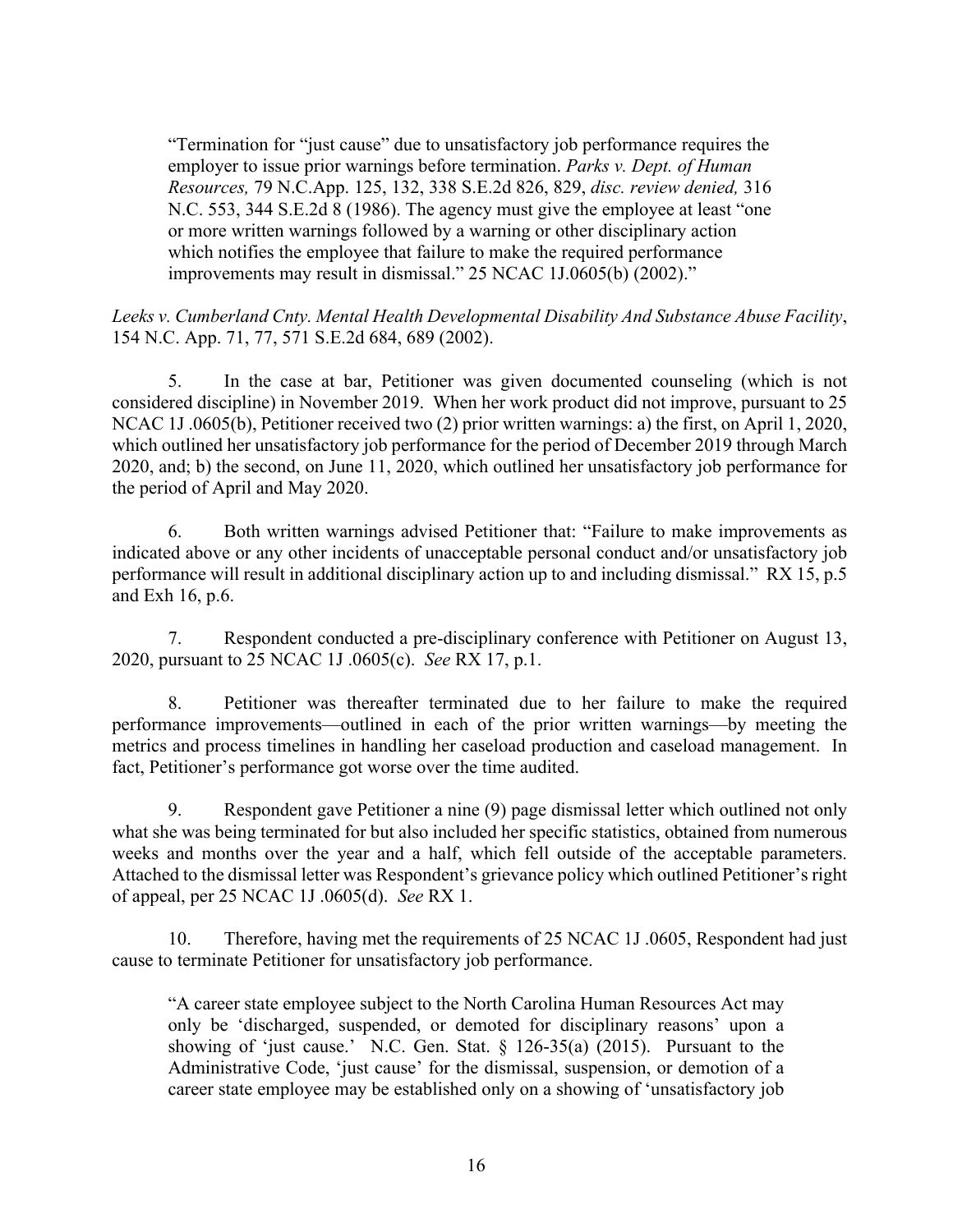performance, including grossly inefficient job performance,' or 'unacceptable personal conduct.' 25 NCAC 01J .0604 (2015).

Unsatisfactory job performance is defined as 'work-related performance that fails to satisfactorily meet job requirements as specified in the relevant job description, work plan, or as directed by the management of the work unit or agency.' 25 NCAC 01J .0614(9) (2015). The Administrative Code sets out the requirements for a career state employee to be dismissed for unsatisfactory job performance:

In order to be dismissed for a current incident of unsatisfactory job performance an employee must first receive at least two prior disciplinary actions: First, one or more written warnings followed by a warning or other disciplinary action which notifies the employee that failure to make the required performance improvements may result in dismissal.

25 NCAC 01J .0605(b) (2015)."

*Cole v. N. Carolina Dep't of Pub. Safety*, 253 N.C. App. 270, 277-78, 800 S.E.2d 708, 714 (2017). *See also,* Heard-Leak v. N.C. State University Center for Urban Affairs, 250 N.C. App. 41, 798 S.E.2d 394 (2016).

# **FINAL DECISION**

**BASED UPON** the foregoing Findings of Fact and Conclusions of Law, the Respondent's decision to discipline the Petitioner by termination is hereby **AFFIRMED**.

# **NOTICE OF APPEAL**

This Final Decision is issued under the authority of N.C.G.S. § 150B-34. Pursuant to N.C.G.S. § 126-34.02, any party wishing to appeal the Final Decision of the Administrative Law Judge may commence such appeal by filing a Notice of Appeal with the North Carolina Court of Appeals as provided in N.C.G.S. § 7A-29(a). The appeal shall be taken within 30 days of receipt of the written notice of final decision. A notice of appeal shall be filed with the Office of Administrative Hearings and served on all parties to the contested case hearing.

**SO ORDERED.** This the 26th day of May, 2022.

The Book of

Hon. Karlene S. Turrentine Administrative Law Judge